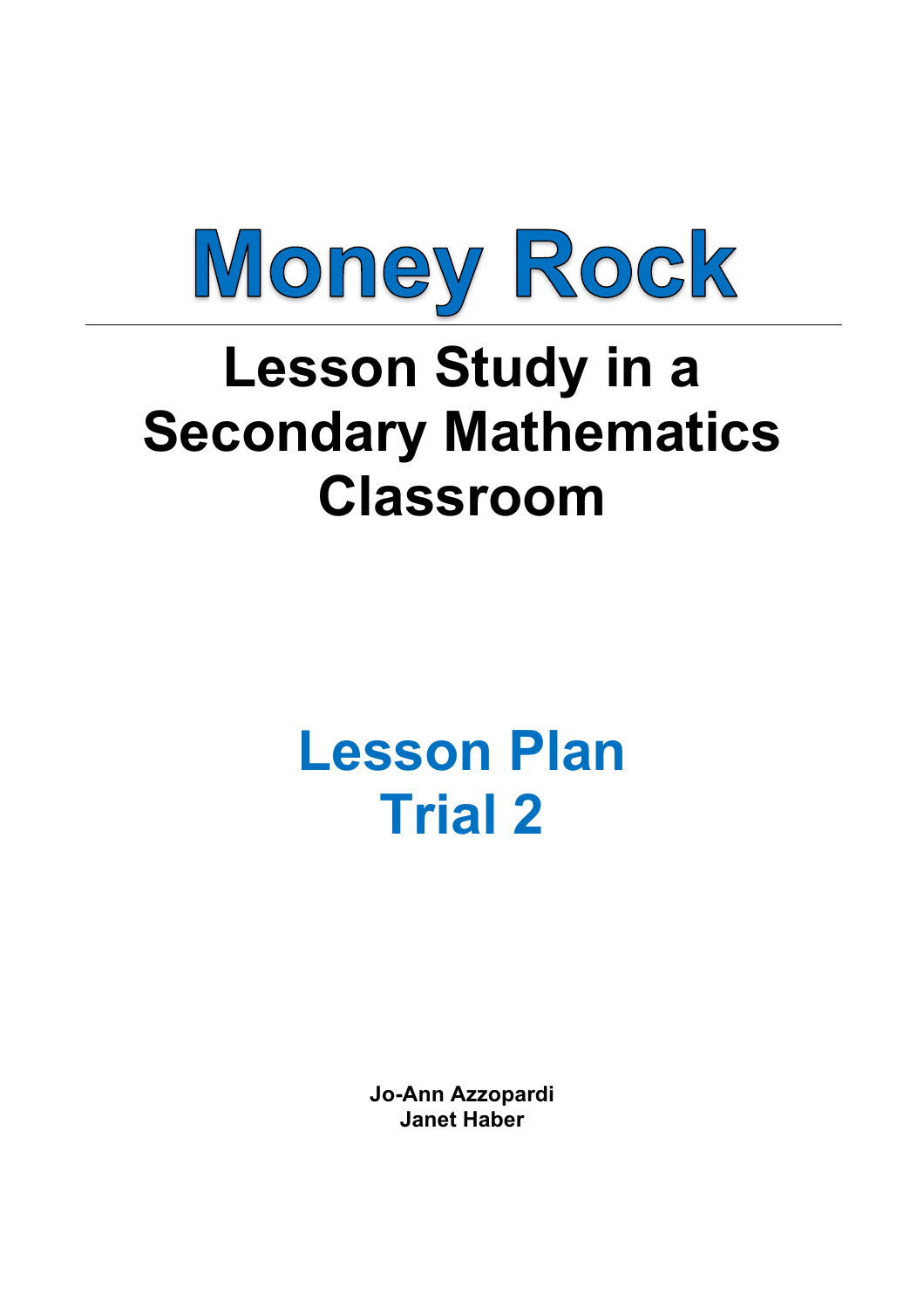## **The Lesson Plan**

| <b>Item</b>                        | <b>Description</b>                                                                                                                                                                                                                                                                                                                                                                                                                                                                                                                                                                                                                                                                                                                                                                                                                                                                                                                                                                                                                                                   |
|------------------------------------|----------------------------------------------------------------------------------------------------------------------------------------------------------------------------------------------------------------------------------------------------------------------------------------------------------------------------------------------------------------------------------------------------------------------------------------------------------------------------------------------------------------------------------------------------------------------------------------------------------------------------------------------------------------------------------------------------------------------------------------------------------------------------------------------------------------------------------------------------------------------------------------------------------------------------------------------------------------------------------------------------------------------------------------------------------------------|
| <b>Lesson Title</b>                | <b>MONEY ROCK</b>                                                                                                                                                                                                                                                                                                                                                                                                                                                                                                                                                                                                                                                                                                                                                                                                                                                                                                                                                                                                                                                    |
| <b>Subject</b>                     | <b>Mathematics</b>                                                                                                                                                                                                                                                                                                                                                                                                                                                                                                                                                                                                                                                                                                                                                                                                                                                                                                                                                                                                                                                   |
| <b>Year Group</b>                  | Year 9 Track 3                                                                                                                                                                                                                                                                                                                                                                                                                                                                                                                                                                                                                                                                                                                                                                                                                                                                                                                                                                                                                                                       |
| <b>Duration</b>                    | 40 mins                                                                                                                                                                                                                                                                                                                                                                                                                                                                                                                                                                                                                                                                                                                                                                                                                                                                                                                                                                                                                                                              |
| <b>Teacher Name</b>                | Ms Janet Haber                                                                                                                                                                                                                                                                                                                                                                                                                                                                                                                                                                                                                                                                                                                                                                                                                                                                                                                                                                                                                                                       |
| <b>Lesson</b><br><b>Objectives</b> | During this lesson, students will use their problem-<br>$\bullet$<br>solving skills to come up with various strategies and<br>methods to be able to solve the assigned task.<br>Students will be able to make connections between<br>various aspects of mathematics including algebra,<br>graphs (real-life graphs and/or straight line graphs),<br>sequences and the use of spreadsheets. This will help<br>the students become more aware that certain<br>methods can be more concise but still efficient.<br>This inquiry task offers opportunities for<br>differentiation and could easily be solved both by low<br>and high achievers<br>The lesson will serve as an opportunity for revision of<br>various topics such as forming and solving equations,<br>substituting values in an expression, generating a<br>table of values and plotting of straight lines.<br>The lesson will also serve as a discussion starting<br>point during which the teacher can expose the<br>students to new ideas and topics such as functions<br>and simultaneous equations. |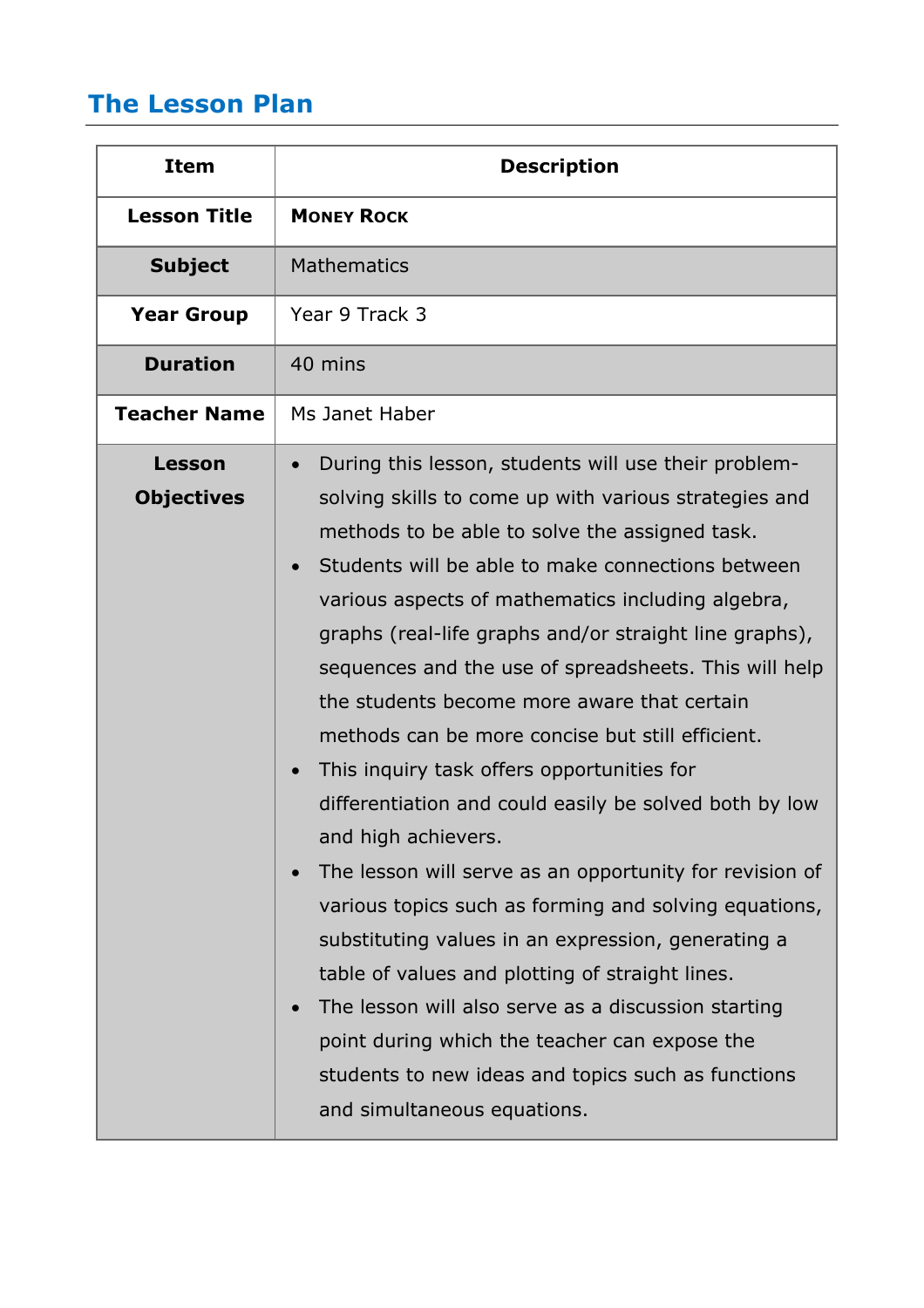|                           | Students are given the opportunity to express<br>themselves using mathematical keywords to describe<br>their method.                                                                                                                                                                                                                                                                                                                                                                                                                                         |
|---------------------------|--------------------------------------------------------------------------------------------------------------------------------------------------------------------------------------------------------------------------------------------------------------------------------------------------------------------------------------------------------------------------------------------------------------------------------------------------------------------------------------------------------------------------------------------------------------|
| Lesson<br><b>Outcomes</b> | Year 7 Track 3 LOF syllabus:<br>Strand 2 Objective 23 - I can work through situations<br>involving addition, subtraction, multiplication and/or<br>division of integers.<br>Strand 3 Objective 46 - I can work out the input/output<br>of number (function) machines involving up to two<br>operations and can find the rule for a number machine<br>involving up to two operations given a set of input and<br>output values.                                                                                                                               |
|                           | Year 9 Track 3 syllabus:<br>AL2 i. Solve linear equations in one unknown.<br>AL2 ii. Solve problems by forming linear equations in one<br>unknown<br>AL3 ii. Use algebraic expressions to describe the nth term<br>of a linear sequence.<br>AL3 iii. Generate number patterns on a spreadsheet.<br>AL6 i. Generate and plot coordinate pairs that satisfy a<br>linear rule.<br>AL7 i. Evaluate practical formulae by substituting<br>variables with numbers.<br>AL8 i. Draw and interpret linear and non-linear graphs<br>arising from real-life situations. |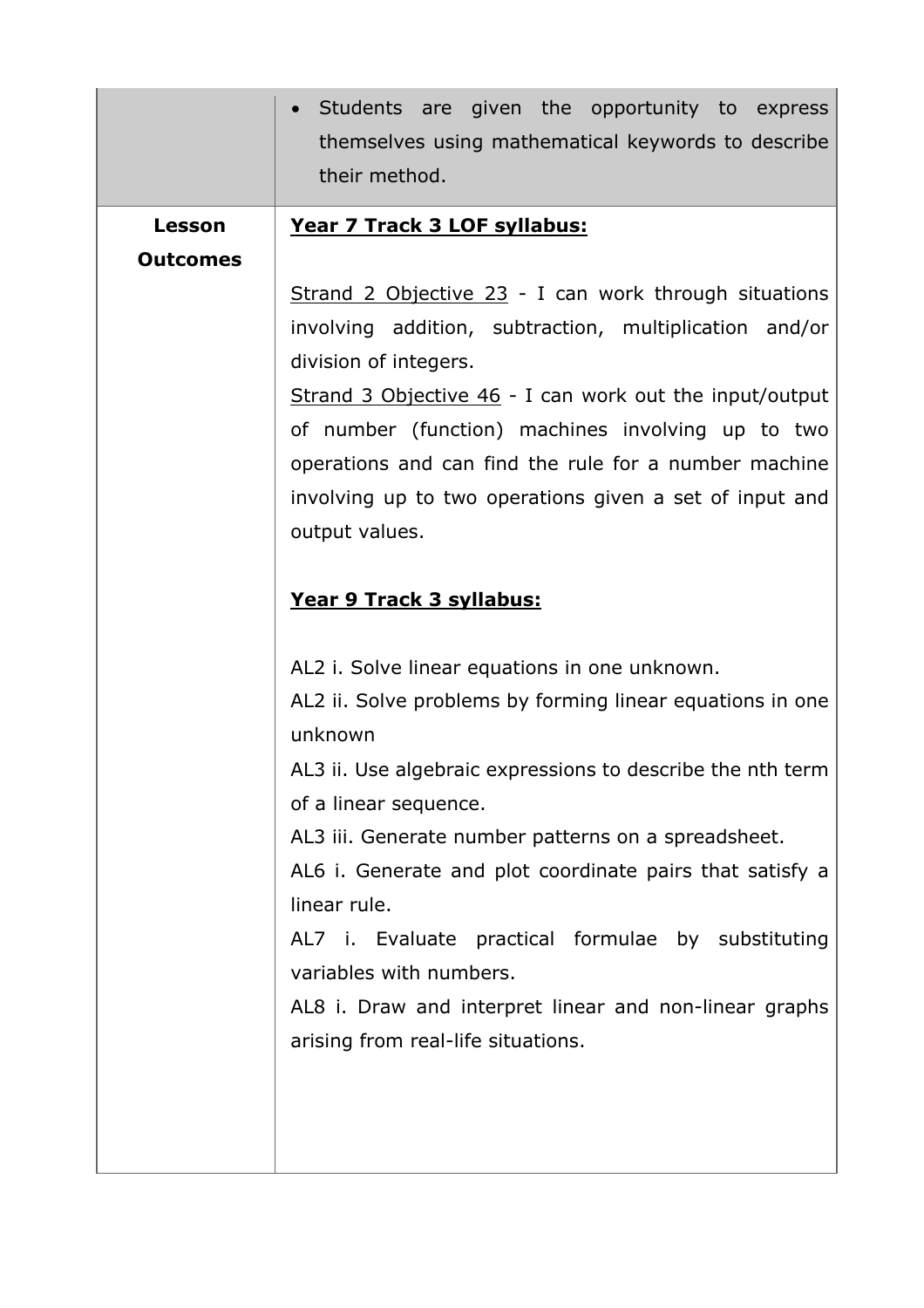|                                  | <b>NEW CONTENT</b><br>Year 9 Track 3 syllabus:                                                                                                                                                                                                                                                                                                                                                                                                                                                                                           |
|----------------------------------|------------------------------------------------------------------------------------------------------------------------------------------------------------------------------------------------------------------------------------------------------------------------------------------------------------------------------------------------------------------------------------------------------------------------------------------------------------------------------------------------------------------------------------------|
|                                  | AL4 i. Solve two simultaneous equations graphically. AL4<br>ii. Solve two linear equations simultaneously.<br>AL4 iii. Solve problems leading to the solution of<br>simultaneous linear equations.                                                                                                                                                                                                                                                                                                                                       |
|                                  | Year 11 Track 2 syllabus:                                                                                                                                                                                                                                                                                                                                                                                                                                                                                                                |
|                                  | AL36 v. Understand and use function notation.                                                                                                                                                                                                                                                                                                                                                                                                                                                                                            |
| <b>Resources</b>                 | Money Rock Powerpoint presentation<br>Money Rock Student Activity Sheet - one per group<br>Money Rock Student Reflection Sheet - one per student<br>Money Rock Methods and Strategies Booklet - one per<br>student<br>Money Rock Flashcards (Group names 1 to<br>6;<br>Mathematical keywords for methods/strategies - see<br>attachment)<br>Six charts - one per group<br>Various resources: Markers, graph paper, protractors,<br>compasses, tablets, geoboards and elastic bands, multi-<br>link cubes, plastic money, probability kit |
| <b>Classroom</b><br>organisation | The students will work in groups of four.<br>Various<br>mathematical resources and instruments will be provided<br>for the students and will be placed on table marked R as<br>shown below.                                                                                                                                                                                                                                                                                                                                              |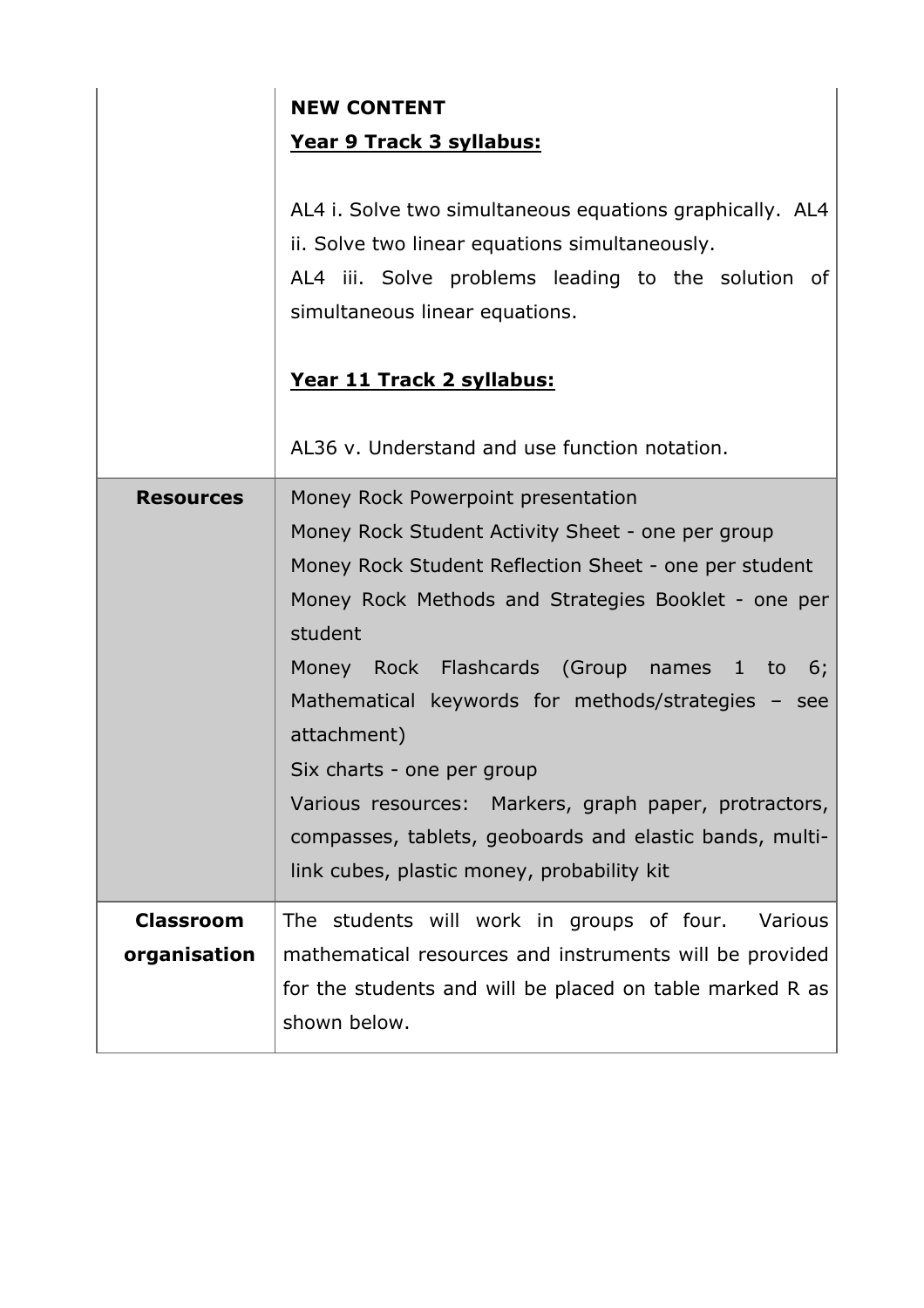|                                                              | R<br>The teacher also sticks 6 pieces of cardboard to the<br>whiteboard for use later on during the whole group<br>discussion. Each group is assigned a cardboard.                                                                                                                                                                                                                                                                                                                                                                                                                                                                                                                               |
|--------------------------------------------------------------|--------------------------------------------------------------------------------------------------------------------------------------------------------------------------------------------------------------------------------------------------------------------------------------------------------------------------------------------------------------------------------------------------------------------------------------------------------------------------------------------------------------------------------------------------------------------------------------------------------------------------------------------------------------------------------------------------|
| <b>Lesson phases</b>                                         |                                                                                                                                                                                                                                                                                                                                                                                                                                                                                                                                                                                                                                                                                                  |
| <b>Introduction</b><br>Individual work<br>$(5 \text{ mins})$ | The teacher welcomes the students in class and starts the<br>lesson by saying:<br>"Good morning/afternoon. As I already told you<br>last week, today you are going to work on a task<br>planned for you by a group of teachers. As you<br>notice, we have various observers with us today.<br>Try not to worry about them as they are not here to<br>check how you are doing on the task but to observe<br>the way you are tackling the task and what you are<br>learning today."<br>The teacher gives the following instructions:<br>"All you need on your desk is your pencil case and<br>calculator. On the central desk, there are some<br>resources related to mathematics that you can use |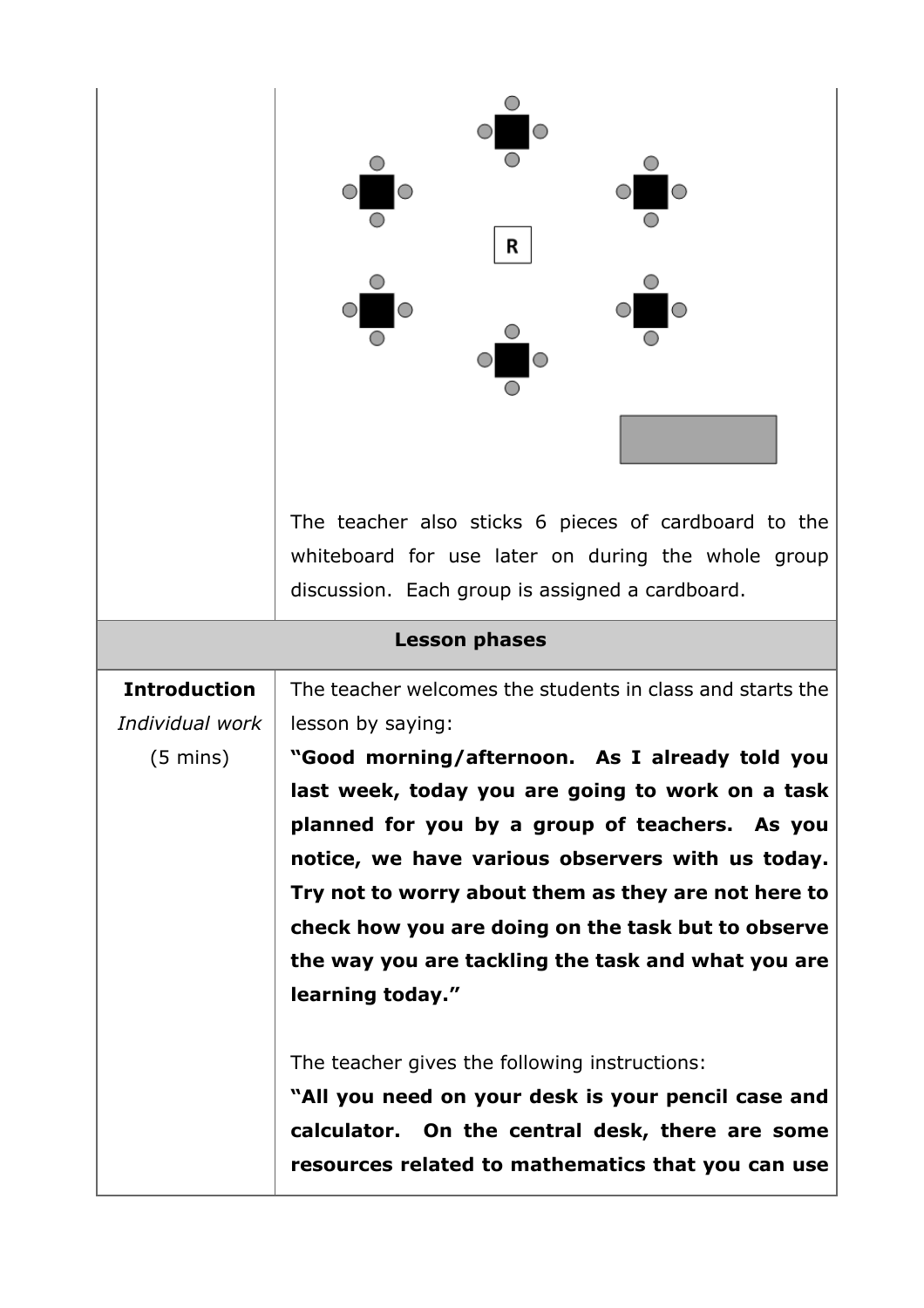|                                   | if you want - graph paper, protractors, compasses,<br>tablet, geoboards and elastic bands, multilink<br>cubes, plastic money and probability kit." |
|-----------------------------------|----------------------------------------------------------------------------------------------------------------------------------------------------|
|                                   | The teacher introduces the problem on the interactive<br>whiteboard by saying:<br>"Today you are going to work out the following                   |
|                                   | task:<br>You have €38 in your savings account.                                                                                                     |
|                                   | You wish to buy a JBL speaker which costs<br>€67. You decide to save €4 each week.                                                                 |
|                                   | After how many weeks will you have                                                                                                                 |
|                                   | enough money to be able to buy the                                                                                                                 |
|                                   | speaker?<br>Solve in as many ways as you can."                                                                                                     |
|                                   | After the teacher emphasizes the fact that the students<br>need to solve the task in different ways, s/he continues<br>by saying:                  |
|                                   | "Now, working on your own, you have three<br>minutes to think about different ways of how to<br>solve the task."                                   |
| <b>Main Activity</b>              | While the students are thinking on their own about how                                                                                             |
| Group work<br>$(10 \text{ mins})$ | this problem can be solved, the teacher starts distributing<br>the handout Money Rock Student Activity Sheet to the<br>various groups.             |
|                                   |                                                                                                                                                    |
|                                   | The teacher continues:                                                                                                                             |
|                                   | "Now you can share the methods you thought of<br>with the rest of your group. Discuss amongst you                                                  |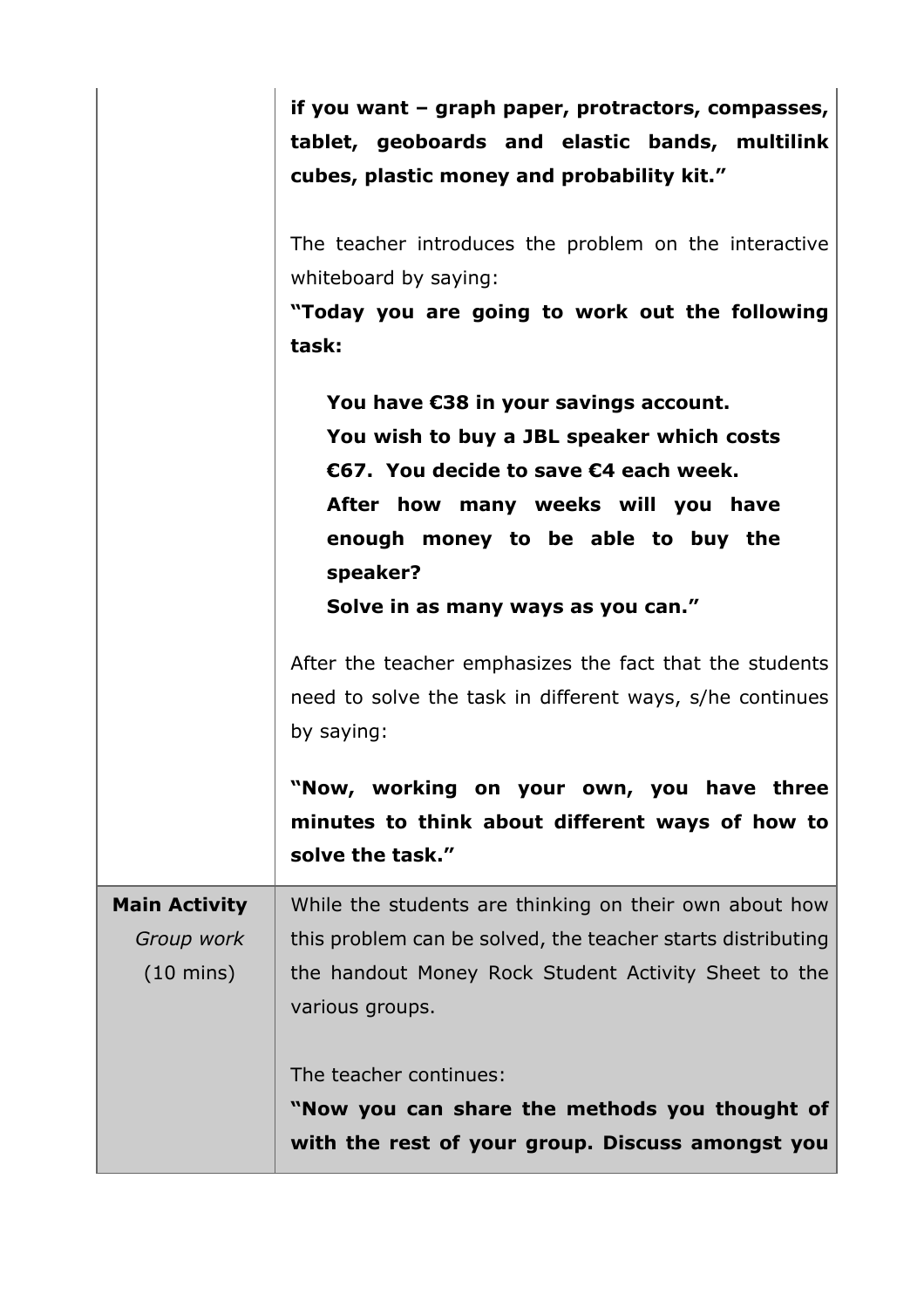**which methods can be used and write them out on the activity sheet provided. Although there is space for four methods, do feel free to add as many as you like. You have eight minutes. Afterwards, one the members of your group will be asked to present your work."**

The teacher sets up a timer on the interactive whiteboard and then makes class rounds, walking from group to group, commenting about their work.

At the same time, the teacher mentally keeps note of any groups which use different methods so as to ask those specific groups to share that distinctive method during the plenary. The following questions can be used to deepen the students' understanding:

"**What information does the task provide you to start with?"**

**"Can you think of a clearer way of writing out your method?"**

**"Is the working clear for your peers to understand?"**

**"What do those values represent?"**

**"What does your answer mean?"**

With students struggling to find different approaches, especially content involving higher order thinking such as algebra, finding the nth term and use of graphs, one may ask the following suggested questions to elicit deeper thought and further discussion amongst the students:

**"What other mathematical topics can be used in this task?"**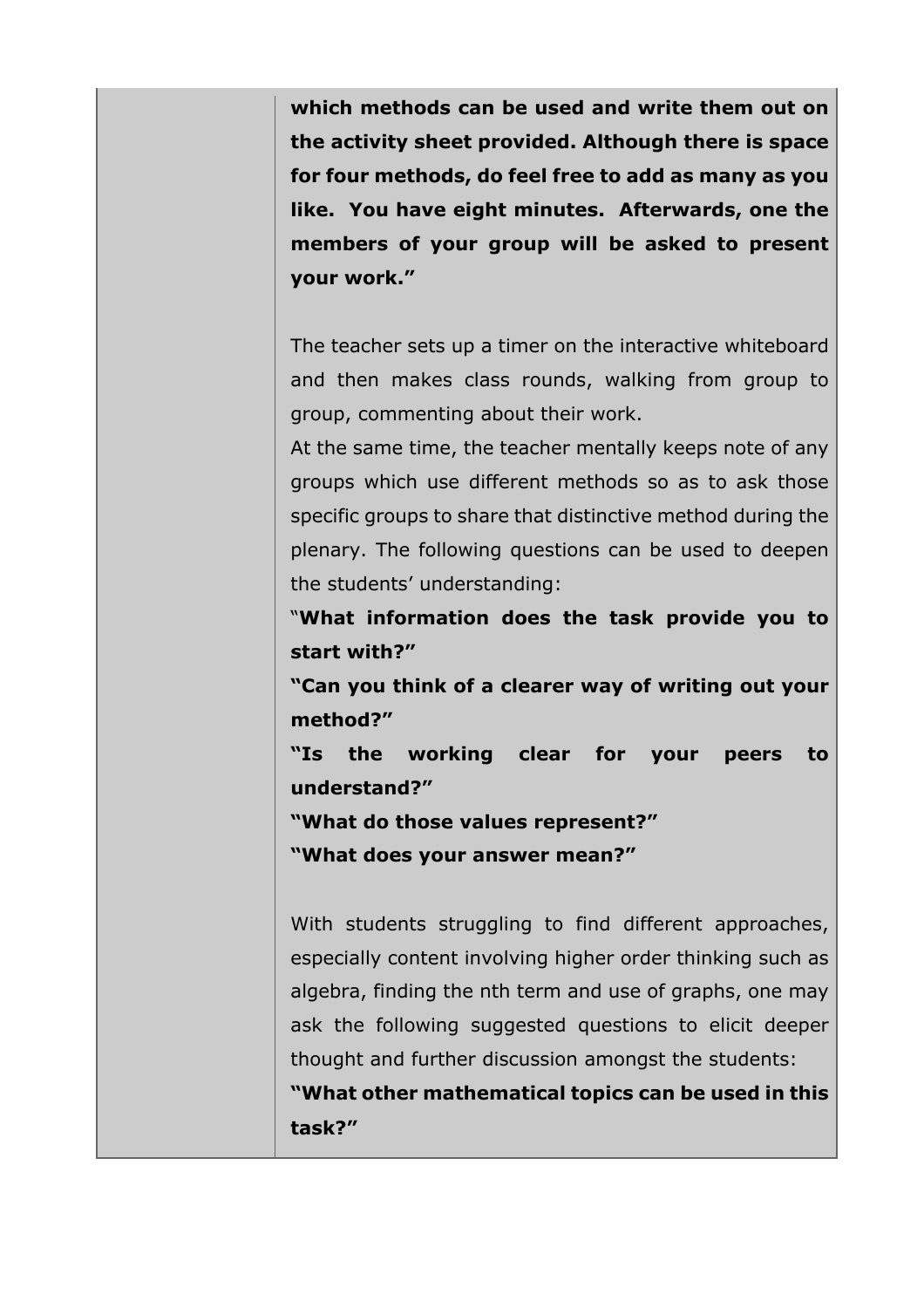|                     | "Can the unknown value be expressed in other ways<br>without using arithmetic?"                                             |
|---------------------|-----------------------------------------------------------------------------------------------------------------------------|
|                     | "Is there a pattern in your work?" (This question is to<br>be used with students who used the repeated addition<br>method.) |
|                     | "Look at the resources provided. See if any can be<br>used to come up with a different method."                             |
| <b>Plenary</b>      | The teacher tells the students that they will be sharing                                                                    |
| Whole class         | their methods of how they solved the task with the rest                                                                     |
| discussion          | of the class. The teacher says:                                                                                             |
| $(18 \text{ mins})$ | "I would like the whole group to come to the front                                                                          |
|                     | of the class, and one of you share with us one                                                                              |
|                     | method that you used to solve the task. Please write                                                                        |
|                     | your method on the cardboard paper assigned. You                                                                            |
|                     | can make use of the markers provided."                                                                                      |
|                     | The teacher selects the first group to present one of the                                                                   |
|                     | methods that they used. Following the first group                                                                           |
|                     | presentation, the teacher asks:                                                                                             |
|                     | "Anyone would like to add some comments to what                                                                             |
|                     | this group have just said?"                                                                                                 |
|                     | Here, the teacher expects comments from the rest of the                                                                     |
|                     | class including any comments about any mistakes done                                                                        |
|                     | by the presenting group. During this time, the teacher                                                                      |
|                     | expects the other students to identify such mistakes and                                                                    |
|                     | give reasons why they think there is an error. If the                                                                       |
|                     | students do not notice any of the errors or misconceptions                                                                  |
|                     | present, the teacher should intervene by asking                                                                             |
|                     | appropriate guiding questions to make the students                                                                          |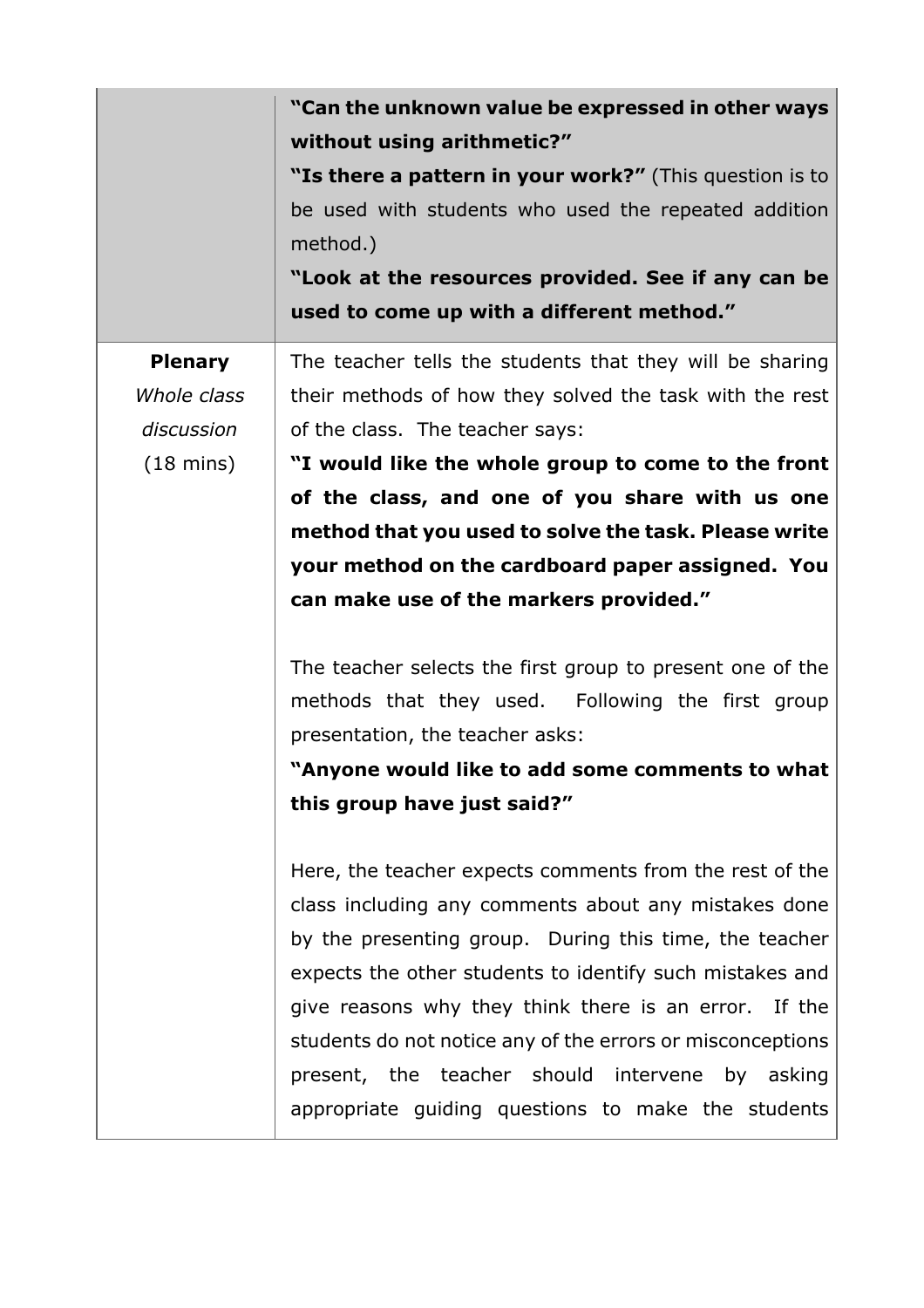become aware of anything unclear. Such appropriate questions include:

**"What is wrong in this part?" "Is this part worked correctly?" "What must be done/added/changed here?"**

During the plenary, the teacher wishes that the students use keywords and phrases to describe the method that they used. S/he will ask the students to select these keywords and phrases from a set of flashcards and these are stuck to the cardboard near the students' work. The question that the teacher should use to achieve this is:

**"What type of method do you think your group used?"** 

**"Select the appropriate flashcard which best describes your method."**

Finally, the teacher invites another group to present a different method. The teacher says:

**"Who would like to share another different method?"** 

The same procedure is repeated until all the different groups present a method/strategy.

After all the students present their work, the teacher asks questions to help the students make connections amongst different mathematical areas and to make them notice that certain methods can be more concise but still efficient. Some questions to elicit this are: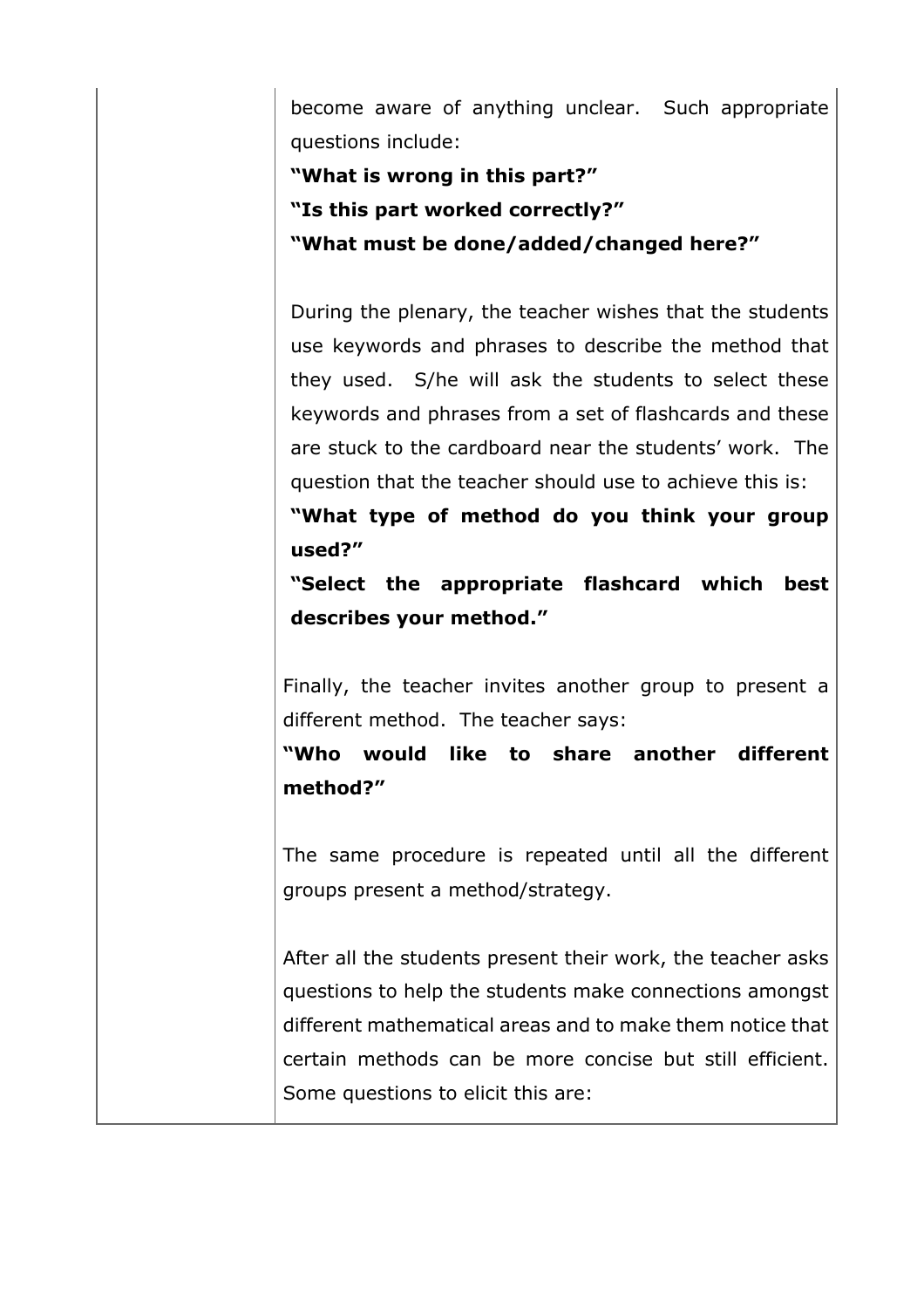**"Let's compare method of Group [number] with that of Group [number]. What similarities do you notice?"**

(This question can be applied to any method).

**"How can this pattern be presented in a different way?"** (This question can be used when method mentioned is repeated addition. It aims at making the students become more aware that they can solve the task using sequences or tabular form).

**"Can this problem be expressed in a nonarithmetical way?"** (This question can be used when method mentioned is arithmetical. It aims at making the students become more aware that they can solve the task algebraically by forming an expression and substituting or by forming an equation and solving it).

**"Is there any other way of presenting a linear relationship?"** (This question can be used when method mentioned is either sequences or tabular form. It aims at making the students become more aware that they can solve the task graphically too).